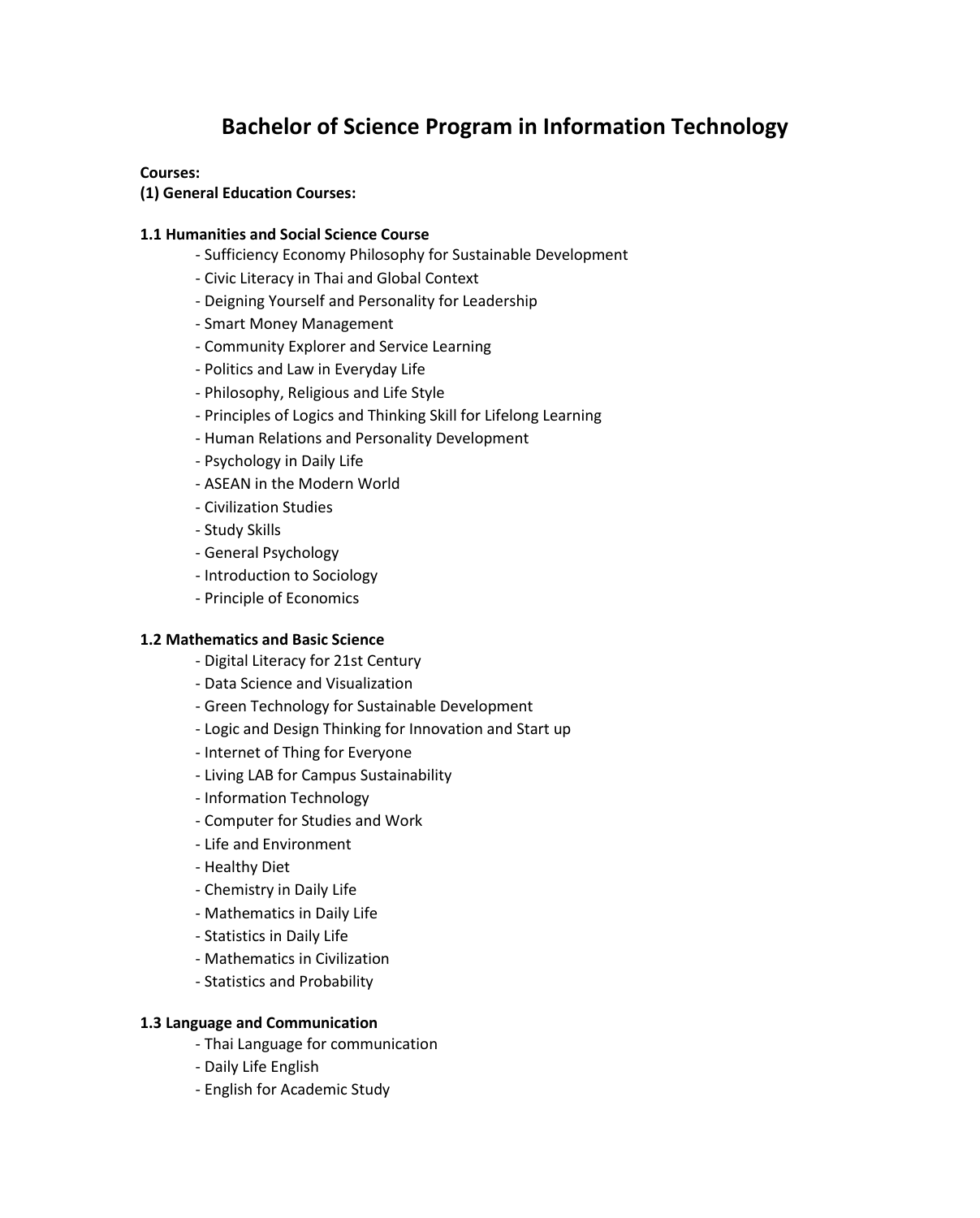- Thai Language for Presentation
- English for Professional Presentation
- English for Proficiency Test
- Computer Coding for Everyone
- Chinese 1
- Chinese 2
- Japanese 1
- Japanese 2
- Korean 1
- Korean 2

## **1.4 Physical Education and Aesthetics**

- Life, Well-Being and Sports
- Art and Music Appreciation
- Thai Appreciation and Unseen in Siam
- Designing Your Dream
- Yoga, Meditation and Art of Living
- Creative Photography

## **(2) Department Courses**

## **2.1 Require Courses in Major Field**

- Basic Mathematics
- Statistics and Probability
- Computer Programming Concept
- Business Process Management
- Management Information Systems
- Information Technology Professional Communication
- Operating System and Architecture
- Computer Project management
- Information Technology Laws and Ethics
- Information System Analysis and Design
- Data Structures and Algorithms
- Human-Computer Interaction
- Computer Programming
- Advanced Computer Programming
- Database Management
- Internet Programming
- Computer Network System
- Multimedia Design
- Data Communication and Networking
- Information Systems Security

## **2.2 Elective Courses in Major Field**

- Information Technology Project 1
- Information Technology Project 2
- Co-operative Education Preparation
- Co-operative Education
- Network Administration
- Network Security Technology
- Selected Topics in Computer Network Administration